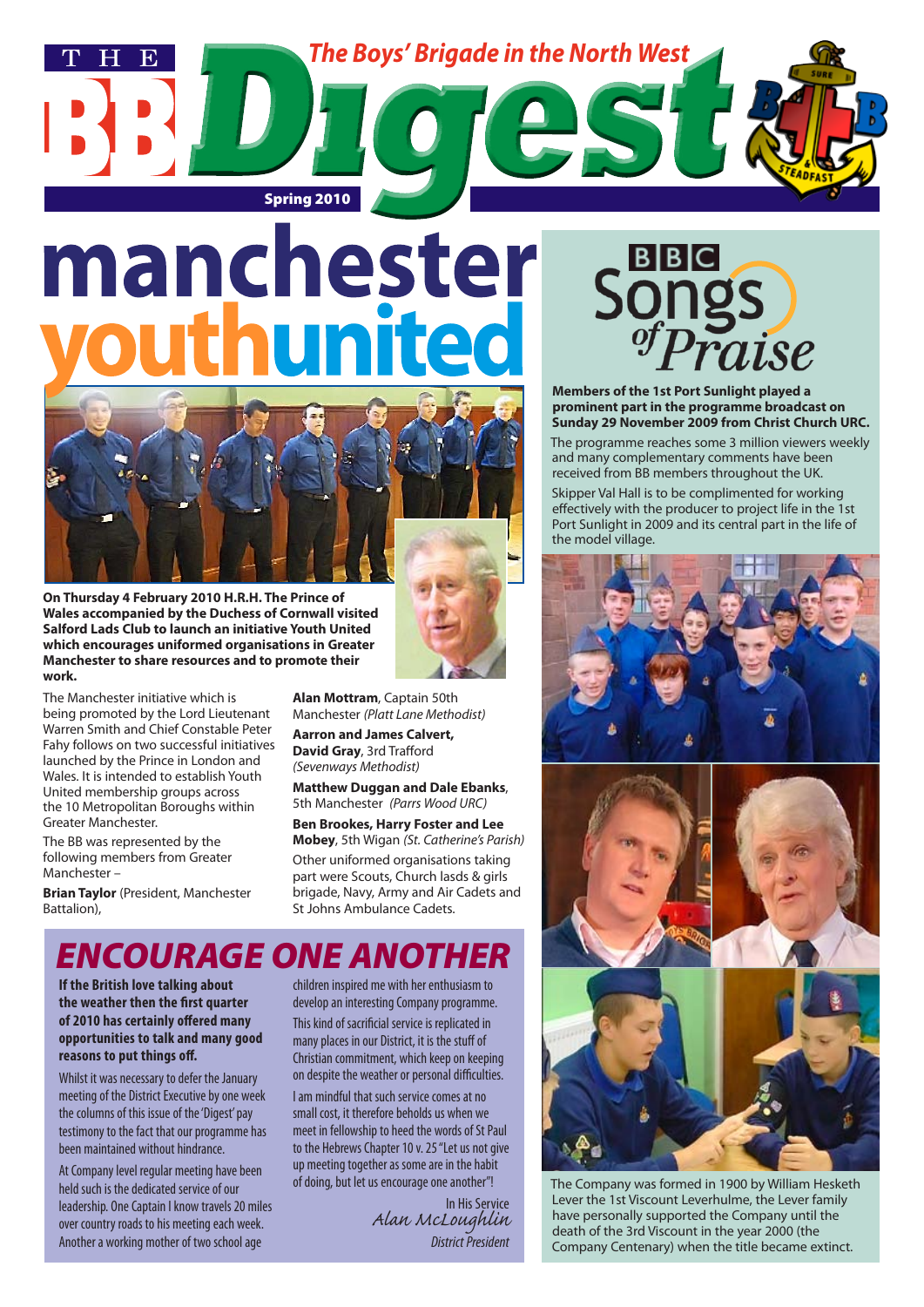

**The District Annual 10 pin Bowling Competition took place on 30th January at the LA Bowl, Warrington. Sixteen teams (48 boys) took part which included two Companies from North Wales Caergwrle and Llangollen.**

A keen competition over 3 rounds resulted in four teams contesting the finals with the following results:- Medal winners were 1st Oswaldtwistle 'B' *(Rhyddings Methodist)* with 1st Denton *(Hope URC)* runners up and 7th Southport 'A' *(Liverpool Road Methodist)* in 3rd place.

Sam Shuttleworth of 1st Oswaldtwistle 'B' won the individual award with most points over the qualifying rounds and in the Staff competition Mr Darren Ratcliffe of the 1st Denton *(Hope URC)* was the winner of the 11 people who entered.

#### *NORTH WEST DISTRICT Anchor Boys New Years Party*



**Forty boys and 15 Officers representing 6 District Companies (1st Southport, 1st Over Wyre, 11th Warrington, 1st Oswaldtwistle, 1st Morecambe and 2nd Wigan) attended the Anchors Party held at DTC on Saturday 30th January.**



Boys enjoyed a Fun packed event including worship, games, craft, sing-a-long and food.

**The annual Cross Country Championships took place on Saturday, 27 February at Wythenshawe Park with 52 runners taking part.** Individual and Team Trophy winners were:-

**Junior Race** - 1st **David Whittaker** - 9th Southport *(Ainsdale Meth.)*, 2nd Finn Taylor - 3rd Trafford *(Sevenways Meth.)*, 3rd James Taylor - 5th Manchester *(Christ Church URC)*.

#### Winners of team trophy - **Manchester Battalion**.

**Company Race** - 1st **Joe Walker** - 50th Manchester *(Brownley Green Baptist)*, 2nd McAulay Moran - 5th Manchester, 3rd Elliot Wilkins - 9th Southport.

Winners of team trophy - **Manchester Battalion**.

**Senior Race** - 1st **Reuben Rhodes** - 1st N. Wales, 2nd Laban Wright - 8th Trafford *(Hayeswater Rd Meth.)*, 3rd Josh Vermiglio - 1st Ashton-in-Makerfield *(St Thomas's PC)*.

#### Winners of team trophy - **North Wales**.



# **Leaders in Traini**



**Thirty two leaders from 15 Companies representing 9 Battalions took part in the residential Youth Leader Training course held at the District Training Centre on 6 and 7th Feb 2010.**

John Walker 1st Skerton Max Kneeshaw 1st Skerton Trisha Mawn 1st Bare Mark Moorby 1st Bare Amanda Riley 1st Over Wyre Heather Mitchell 1st Over Wyre Trisha Foot 1st Rishton Robert Rankin 1st Rishton<br>Sharon Patton 1st Rishton Sharon Patton Ashley Shackell 35th Liverpool<br>James Crawford 35th Liverpool James Crawford Mark Fiddler 35th Liverpool Christopher Peel 1st Morecambe David Morris 1st Morecambe David Howard 1st Morecambe

Brett Chapman 9th Southport

Sinead Collins 9th Southport Jamie Walker 1st Ormskirk<br>Chervl Wileman 1st Roby Cheryl Wileman Kay Brown 1st Middlewich<br>Steve Dewhurst 1st Middlewich Steve Dewhurst Dave Forster 31st Liverpool<br>Peter Jennings 1st Elworth Peter Jennings David Broad 1st Elworth Steven Oldfield 1st Elworth Gareth Davies 1st Billinge Carl Brotherton 1st Billinge Mike Johnson 1st Billinge Diane Hayes 10th Southport Tracy Winrow 10th Southport Adam Swindells 26th Liverpool Simon Draper-Garcia 26th Liverpool

The course staff were John Banks, Chris Carney and Hazel Armstrong.

**In December we received a request from Godwin Nkonda, Captainof the 4th Mufulira Company** *(St John's United Church of Zambia)* **in Zambia asking for band instruments.**



Godwin wrote as follows "*We have no band in our two Companies despite having many boys who wish to join 'The Boys' Brigade' if there was a band as it is an ingredient to drawing them into the Christian Community. We therefore feel with Bands we could bring more Boys to Jesus Christ as the aim of The Boys' Brigade requires*".

The instruments were donated by the BB Accrington Silver Band, 48th Liverpool *(Linacre Methodist Mission)* and 1st Runcorn *(St Paul's Methodist)*.

The consignment is to be exported wrapped and forwarded to Zambia per 'Tools with a Mission' (www.twam.co.uk).

## **Games Night raises £800 for Haiti**

**The Boys of the 10th Liverpool had a discussion about the earth quake in Haiti, it was decided that we should try to help in some way, one member offering to save all his pocket money for a few weeks and sending it off.** 

We settled on a sponsored games night, we started with a fish and chip supper, followed

by 12 hours playing snooker, pool, darts, table tennis, dodge ball and of course football.

The boys did really well and should be congratulated for raising a total of £800 which is now on its way to Tear Fund who have workers in Haiti.

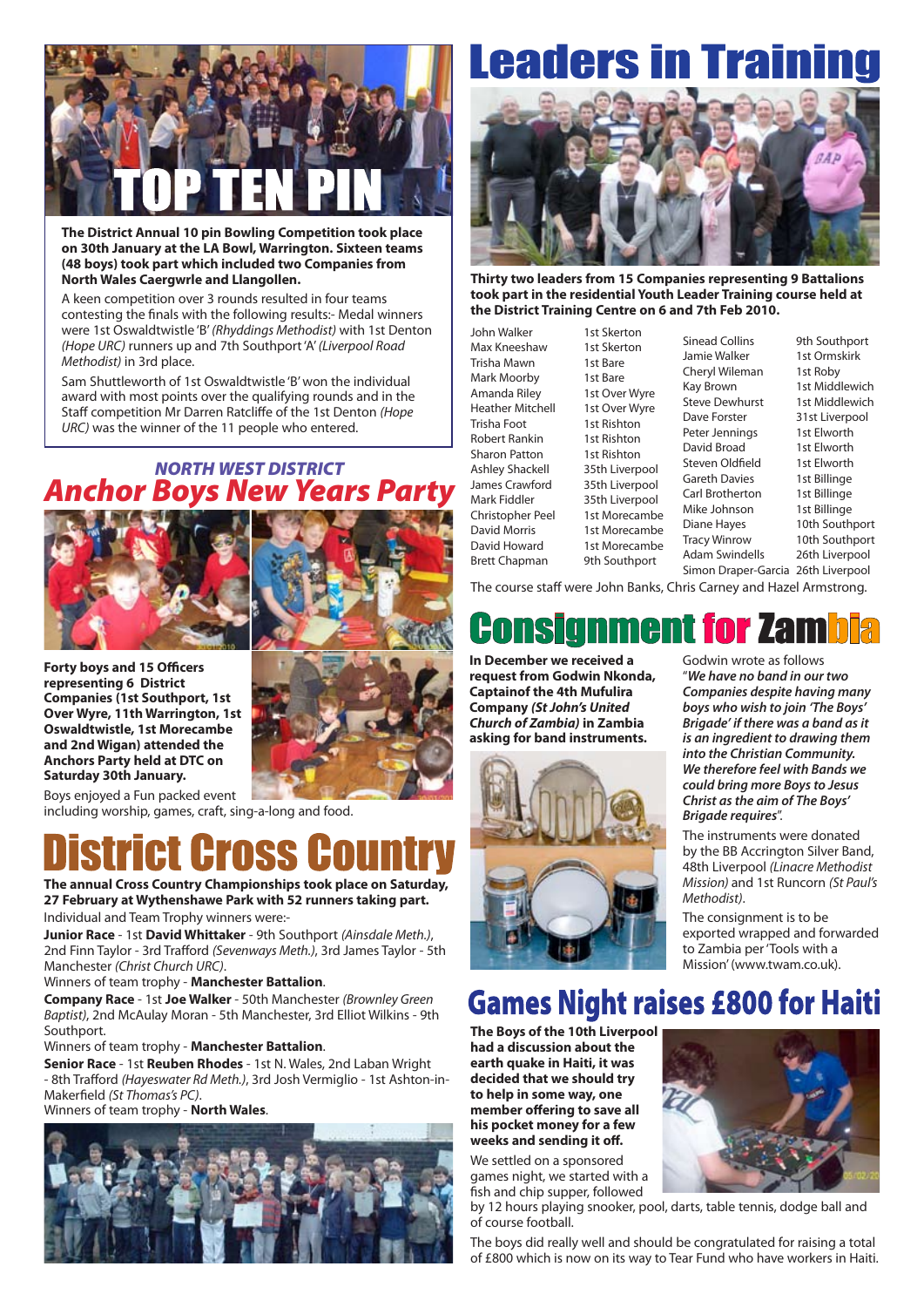# **QUEENS BADGE ROLL OF HONOUR**

#### **After some painstaking research a group of volunteers have compiled a list of names of the North West District Queens Badge winners from the beginning of Queen Elizabeth ll reign until the present day.**

The research has been hampered by the fact that there does not appear to be a centrally held records which is surprising since the award was issued by Brigade Headquarters.

From 1953 to 1975 we relied on the pages of 'Stedfast Magazine'\* which reported names issued by Headquarters, however from 1966 the magazine relied totally on information supplied by Company Captains, this led to a decline in the names appearing.

From 1976 onwards the Award was controlled by District, so this information is very accurate. Names will be added to the Roll after each presentation.

At the present time there are some 2,591 names on the roll.

*\*'Stedfast Magazine' was published by Bletchley Printers from 1953 to 1979.*

## Looking to the Future



The second Queen's Badge Part 1 course of the Session was attended by 29 Young Men from 10 Companies, representing 4 Battalions.

# **Queens Badge Completion Courses**





# **Following on the successful refurbishment of the showers in Centenary Hall the**

**Management Committee have authorised further improvements which include an update of the kitchen in Centenary Hall to bring them into line with modern day expectations and regulations at a cost of £21,600.**

A thorough inspection of the wiring on the site has revealed the need for rewiring and this is being undertaken at a cost of £6,250.

We also are taking advantage of a scheme organised by HM Prison-Kirkham whereby inmates being trained in Painting and Decorating undertake work in the



community, this is enabling a substantial amount of painting to be carried out around the site the only cost to us being the material. A further innovation will be the creation of a staff lounge in Centenary Hall, a facility that will be greatly appreciated by those leading residential groups at the Centre.

#### **Over 30 lads from the Southport & District Battalion Junior and Anchor Sections enjoyed a fantastic day out to The Blackpool Tower and Circus on 9 January 2010.**

The highlights were Jungle Jims and the

Circus with Mooky Doolittle. Companies taking part were 1st Ormskirk *(Emmanuel Methodist/URC)*, 1st Southport *(St Philip & St Paul with Wesley)*, 9th Southport *(Ainsdale Methodist)*, 10th Southport *(Marshside Methodist)* and 14th Southport *(St John's Church, Ainsdale)*.

# **nol Scottish**



**Three members of the 35th Liverpool Company** *(All Saints Parish, Childwall)* **Mark Fidler, Mike Southern Andrew McCaldon took part in a three day higher education workshop at Edinburgh University.**

Mindful of the strong traditions of the Edinburgh Leith Battalion they thought they would take the opportunity to visit the meeting of one of the Companies.

The Battalion Secretary chose the 66th Edinburgh (St Andrews Parish Church of Scotland, Muirhouse). This small struggling company recruiting from a Council Estate, Andrew writes "The 66th was a sharp contrast to our company. We took each member of the company a small gift and they clearly appreciated this".

The visit ended with both Companies promising to make a genuine effort to stay in touch.

# **LAST NIGHT at CAMP**



**At the conclusion of their camp last year the 3rd Trafford ceremonially lowered the Manchester & Salford Battalion Camp Flag.**

"The first Battalion Camp was held in Whit week 1894 of which there is no detail. The next record is of a Camp at Fleetwood during Whit Week 1903 attended by 74 Officers and 642 boys. The inspecting Officers was William A Smith.

Camps were held annually and it is recorded in 1914 there was a record attendance 1,015!

Camp has always been a feature of Manchester Battalion in 1959 the Battalion's Diamond Jubilee of Camping around 1000 boys camped either with The Battalion or in Company Camps the highest percentage of boys in attendance at Camp in the whole Brigade"!

Extract from **In the Service of True Christian Manliness** by Eric C Chilton - a brief history of the BB in Manchester.